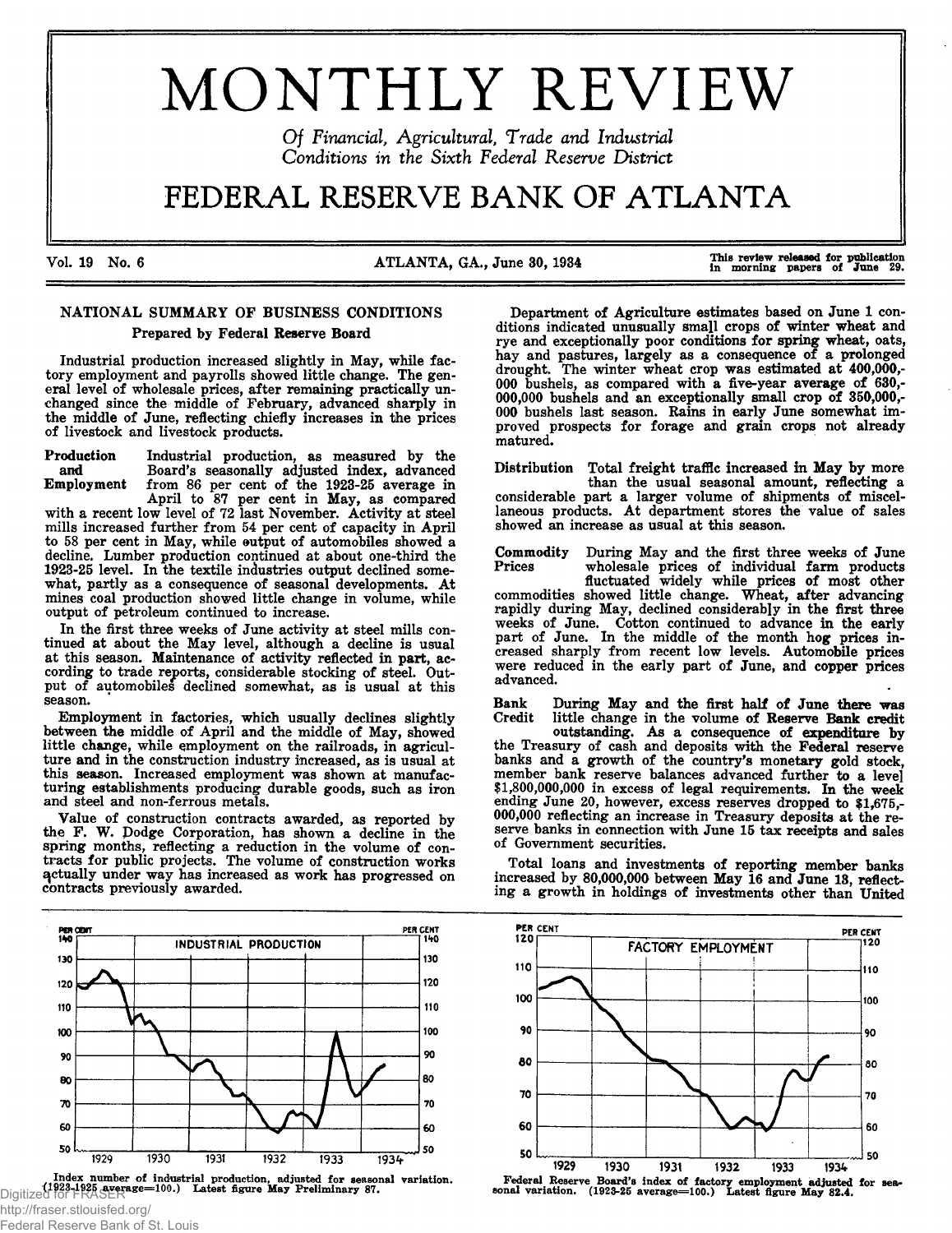

Indexes of the United States Bureau of Labor Statistics. By months<br>**1929 to 1931; by weeks 1932 to date.** (1926=100.) Latest figures June 16;<br>Farm Products 63.7; Foods 70.2; Other Commodities 78.9.

States Government securities and in open-market loans to brokers and dealers, while loans to customers declined. Net demand deposits increased by about \$400,000,000 during the period.

Money rates in the open market continued at low levels. The rate on prime commercial paper declined to 3/4 1 per cent in June, the lowest figure on record.

#### SIXTH DISTRICT SUMMARY

Business statistics for the Sixth Federal Reserve District show increases in department store sales, in wholesale trade, in textile activity and in the production of pig iron and coal, compared with April, and all of these series show substantial increases over May last year except those relating to textiles. Building permits increased over the month, but contract awards declined, and both of these series were higher than for May, 1933.

May sales reported by 61 department stores averaged 6.8 per cent greater than in April, and were 24.2 per cent greater than in May last year. For the five months of 1934 department store sales have been 36.5 per cent greater than in that part of 1933. Stocks of department stores declined slightly from April to May but were 26.9 per cent greater than a year ago. The collection ratio rose from April to May and was higher than for May, 1933. Sales by 99 reporting wholesale firms in the District increased 1.3 per cent from April to May and were 18.7 per cent greater than in May last year, and for the five months of the year have been 44.6 per cent greater than in that part of 1933. Bank debits to individual accounts at twenty-six reporting cities were about the same in May as in April, and were 20.4 per cent greater than a year ago.

Total loans and investments of seventeen weekly reporting member banks in the District declined a little more than a million dollars from May 9 to June 13, but were 25.4 millions greater than on the same Wednesday last year. Savings deposits reported by 57 banks in the District increased 1.4 per cent from April to May and were 17.7 per cent greater than a year ago, and daily average demand deposits of all member banks in the District, although slightly less than for April, were 37.6 per cent greater than for May, 1933.

Building permits issued during May at twenty reporting cities increased 11.5 per cent over April and were 23.3 per cent greater than a year ago, and contracts awarded in the District as a whole, although 21 per cent less than for April, were more than twice as large as in May last year. For the five months of 1934, building permits have been larger by 112.2 per cent, and contract awards have been greater by 193.8 per cent, than for the corresponding period last year.

While total consumption of cotton increased from April to May, the daily average declined somewhat, and was 16.4 per cent less than in May a year ago when textile activity was increasing rapidly. Production by reporting cloth and yarn mills was, however, somewhat larger in May than in April,



**Wednesday figures for reporting member banks in 90 cities. Latest figures are for Wednesday, June 13.**

but less than in May last year. Employment at reporting mills was 39.7 per cent greater than a year ago.

Production of pig iron in Alabama increased 6.3 per cent from April to May and was greater by 168.3 per cent than in May, 1933, and for the five months period pig iron production shows an increase of 277.8 per cent over that part of last year. Production of coal in Alabama more than doubled from April to May, and was 57.8 per cent greater than a year ago, and Tennessee production also increased over both of those periods.

#### FINANCE

Reserve There were further declines in holdings of dis-<br>Bank counted and purchased paper by the Federal Bank counted and purchased paper by the Federal Credit Reserve Bank of Atlanta during the five weeks Reserve Bank of Atlanta during the five weeks

period May 9 to June 13', but these were more than offset by an increase in holdings of United States securities. Total discounts on June 13 were only \$519,000, compared with \$9,547,000 on the same Wednesday last year, and holdings of purchased bills were only slightly more than half as large as a year ago. Government securities held on June 13, however, were about 3 millions greater than five weeks earlier, and 36.6 millions greater than a year ago. Total bills and securities held on June 13 were larger by 2.4 millions than on May 9, and were 27.4 millions greater than on June 14, last year.

Member bank reserve deposits declined about 5 millions from May 9 to June 13, but were 23.6 millions greater than a year ago, and total deposits declined about 8 millions over the five week period but were 25.1 millions greater than at the same time last year. \

Total reserves declined about 6.5 millions between May  $9$ and June 13, but were 3.5 millions greater than a year ago, but Federal reserve notes of this bank's issue increased 3.7 millions during the five week period and were 11 millions greater than a year earlier.

Principal items in the weekly statement of this bank are compared in the table below, which is followed by anothet table setting out similar comparisons for twelve Federal Reserve Banks combined. 1

#### FEDERAL RESERVE BANK OF ATLANTA **(000 Omitted) June 13 1934 M ay 9 1934 June 14 1933**

| <b>Bills Discounted:</b>            |                  |         |         |
|-------------------------------------|------------------|---------|---------|
|                                     |                  |         |         |
| Secured by Govt. Obligations        | $\frac{92}{447}$ | 228     | 628     |
| All Others                          |                  | 623     | 8,919   |
| Total Discounts                     | 519              | 851     | 9.547   |
| Bills Bought in Open Market         | 177              | 224     | 342     |
| U.S. Securities                     | 89,288           | 86,311  | 52.678  |
| Other Securities                    | .                | 200     | .       |
| Total Bills and Securities          | 89,985           | 87.587  | 62,567  |
| Total Reserves                      | 135.186          | 141.681 | 131,734 |
| <b>Member Bank Reserve Deposits</b> | 73.447           | 78,406  | 49,888  |
| Total Deposits                      | 83,486           | 91,484  | 58.349  |
| F. R. Notes in actual circulation   | 135,741          | 132,043 | 124.715 |
| F. R. Bank Notes in actual cir-     |                  |         |         |
| culation                            |                  |         | 2.195   |
| Reserve Ratio                       | 61.7%            | 63.4%   | 72.0%   |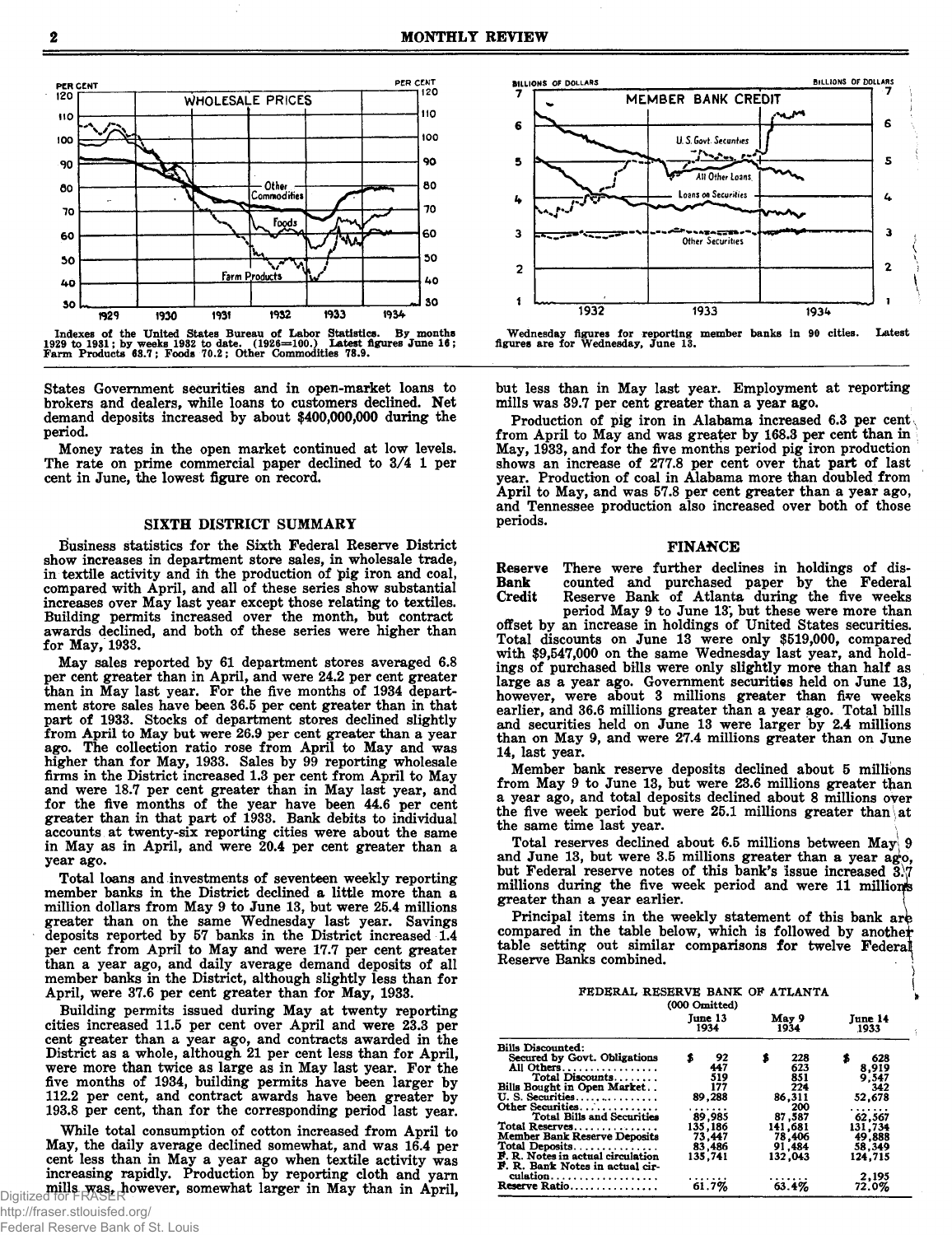FEDERAL RESERVE SYSTEM  $(000 \text{ Omitted})$ June 14 June 13<br>1934 May 9<br>1934  $6,277$ <br>  $30,297$ <br>  $36,574$ <br>  $6,65$ <br>  $31$ Bille Discounted:  $$55,565$ <br>  $198,197$ <br>  $253,762$ <br>  $10,200$ <br>  $1,932,444$ <br>  $3,624$ <br>  $3,826,044$ <br>  $2,281,378$ <br>  $2,481,093$ 6,047  $\hat{\mathbf{x}}$  $21,829$ <br> $27,876$ <br> $5,201$  $6,656$ <br>  $2,431,818$ <br>  $747$ <br>  $2,475,795$ <br>  $4,849,964$ <br>  $3,677,863$ <br>  $3,994,876$  $2,430,406$ <br> $534$ <br> $2,464,017$ 5,049,216<br>3,895,108<br>4,193,797  $3,054,479$ 3,059,927 3, 118, 379 57,340<br>69.7% 66,252<br>68.7% 113,264<br>68.3% 

Total loans and investments of seventeen weekly Member **Bank** reporting member banks located in Atlanta, Bir-Credit mingham, Jacksonville, Nashville, Chattanooga,

Mobile and Savannah declined further by a little more than a million dollars between May 9 and June 13, but were 25.4 millions greater than on the same report date last vear. From May 9 to June 13 loans on securities increased,<br>but "All Other" loans declined, and total loans declined<br>\$522,000. Investment holdings of United States securities declined \$1,413,000 but holdings of other securities increased \$869,000, so that total investments decreased by \$544,000. Compared with the same report date a year ago, loans on<br>securities on June 13 of this year show an increase of 5.9 millions, but "All Other" loans a decrease of 3.9 millions, so that total loans show a net increase of 2 millions. Holdings of United States securities were 17.8 millions, and of other securities 5.5 millions, greater than a year ago.

Time deposits reported by these 17 banks on June 13 were 3 millions less than five weeks earlier, and 3.6 millions greater than a year ago, and demand deposits increased from May 9 to June 13 by about 3 millions and were 29.2 millions greater than at the same time last year. Bankers balances declined somewhat during the recent five weeks period but were substantially larger than a year ago.

In the tables which follow are shown comparisons of the principal items in the weekly report, and monthly averages of these figures over the past year, and a comparison of savings deposits reported by a list of banks located throughout the District.

| CONDITION OF MEMBER BANKS IN SELECTED CITIES |  |  |  |  |  |  |  |  |
|----------------------------------------------|--|--|--|--|--|--|--|--|
| $(000 \text{ Omitted})$                      |  |  |  |  |  |  |  |  |

|                            | <b>TOOD OTHERS</b> |               |                 |
|----------------------------|--------------------|---------------|-----------------|
|                            | Tune 13<br>1934    | May 9<br>1934 | June 14<br>1933 |
| Lokus:                     |                    |               |                 |
| <b>En Securities</b>       | \$62.095           | \$61.151      | \$56.169        |
| $\mathbf{11}$ Others       | 115.728            | 117.194       | 119.641         |
| Total Loans                | 177.823            | 178.345       | 175,810         |
| US. Securities             | 98.886             | 100.299       | 81,077          |
| <b>Ceher Securities</b>    | 52.544             | 51.675        | 46,997          |
| Total Investments          | 151.430            | 151.974       | 128.074         |
| Total Loans and Invest-    |                    |               |                 |
| ments.                     | 329.253            | 330,319       | 303,884         |
| Time Deposits              | 130.399            | 133.394       | 126.762         |
| Demand Deposits            | 171.387            | 168.432       | 142.229         |
| Due to Banks               | 77,669             | 78.442        | 57.706          |
| Due from Banks             | 77.178             | 81.491        | 61.338          |
| Borrowings from F. R. Bank |                    |               | 713             |

#### MONTHLY AVERAGES OF WEEKLY FIGURES OF 17 REPORTING MEMBER BANKS IN SELECTED CITIES

|                     |         |                  | (000 Omitted)                                     |           |                  |                                   |
|---------------------|---------|------------------|---------------------------------------------------|-----------|------------------|-----------------------------------|
|                     | Loans   | Invest-<br>ments | Total<br>Loans and Demand<br>Investments Deposits |           | Time<br>Deposits | Borrowing's<br>From<br>F. R. Bank |
| 1933                |         |                  |                                                   |           |                  |                                   |
| April\$180.377      |         | \$125,487        | \$305,864                                         | \$134,092 | \$126,477        | \$9,638                           |
| May 179.584         |         | 127.891          | 307,475                                           | 137.163   | 127.195          | 8.619                             |
| June.               | 175.981 | 134.244          | 310.225                                           | 141.993   | 126,876          | 1.154                             |
| July                | 176.946 | 138.475          | 315.421                                           | 140.570   | 134,261          | 1,179                             |
| August              | 175.684 | 145.777          | 321.461                                           | 141.842   | 134.239          | 1.229                             |
| September           | 176.527 | 149.717          | 326.244                                           | 145, 167  | 132.754          | 2,112                             |
| $October \dots$ .   | 178.411 | 144.651          | 323,062                                           | 141.894   | 132.160          | 1.960                             |
| November            | 188.612 | 151,275          | 339.887                                           | 144.602   | 131.426          | 2.572                             |
| December            | 192.491 | 150.199          | 342,690                                           | 152.249   | 129,033          | 2.614                             |
| 1934                |         |                  |                                                   |           |                  |                                   |
| January             | 187.795 | 148.305          | 336.100                                           | 151.935   | 130.048          | 2.060                             |
| February            | 187,358 | 162,054          | 349,412                                           | 158.695   | 131,505          | 441                               |
| $M$ arch $\ldots$ . | 184.851 | 155.608          | 340,460                                           | 161.794   | 130.406          | 161                               |
| April.              | 180.670 | 152.679          | 333,349                                           | 168.070   | 130.649          | 0                                 |
| May                 | 178.019 | 151,172          | 329,191                                           | 167.404   | 132,911          | 0                                 |

Digitized for FRASER

http://fraser.stlouisfed.org/

Federal Reserve Bank of St. Louis

| AVINGS DEPOSITS |
|-----------------|
| (000 Omitted)   |

s

|                     |                       |             | ww omnear     |              |            | <b>Percentage Change</b>              |
|---------------------|-----------------------|-------------|---------------|--------------|------------|---------------------------------------|
|                     | Number<br>of<br>Banks | May<br>1934 | April<br>1934 | May<br>1933  | April 1934 | May 1934 compared<br>with<br>May 1933 |
| Atlanta             | 3                     | \$30.400    | 30.011<br>S.  | 28,010<br>\$ | 1.3        | 8.5                                   |
| Bırmingham .        |                       | 17.847      | 17.726        | 15.612       | 0.7        | 14.3                                  |
| <b>facksonville</b> |                       | 13.332      | 12,989        | 11,705       | 2.6        | +13.9                                 |
| Knoxville           |                       | 2.761       | 2,668         | 1.395        | 3.6        | +97.9                                 |
| Nashville           |                       | 22,493      | 21.922        | 19.455       | 2.6        | +15.6                                 |
| New Orleans.        |                       | 24,629      | 24.153        | 17.462       | 2.0        | +41.0                                 |
| Other Cities        | 35                    | 62,396      | 62,059        | 54,084       | 0.5<br>┿   | $+15.4$                               |
| Total. .            | 54                    | 173.858     | 171,528       | 147,723      | ÷<br>1.4   | $+17.7$                               |

Debits to Total volume of debits to individual accounts at Individual twenty-six clearing house centers of the Sixth District declined less than one-tenth of one per Accounts

cent from April to May, but was 20.4 per cent greater than in May last year. Declines from April to May occurred at ten of the twenty-six reporting cities. Monthly totals in the table are derived from weekly reports by prorating figures for those weeks which do not fall entirely within a single calendar month.

|                                                     | (000 Omitted) |                   |           |
|-----------------------------------------------------|---------------|-------------------|-----------|
|                                                     | May 1934      | <b>April 1934</b> | May 1933  |
| Alabama-4 Cities                                    | \$117,692     | \$112,401         | \$90,921  |
| $\mathbf{Birmingham} \dots \dots \dots \dots \dots$ | 72,066        | 69.697            | 54,430    |
|                                                     | 1,630         | 1,789             | 2.121     |
| Mobile                                              | 23,524        | 21,679            | 19,858    |
| Montgomery                                          | 20.472        | 19.236            | 14.512    |
| Florida 4 Cities                                    | 103,473       | 107,189           | 82,921    |
| Tacksonville                                        | 54,535        | 53,980            | 44.299    |
| Miami                                               | 20,440        | 24.470            | 16,631    |
| Pensacola                                           | 5,651         | 5,894             | 4.406     |
| $Tampa \ldots \ldots \ldots \ldots \ldots$          | 22.847        | 22,845            | 17.585    |
| Georgia- $10$ Cities                                | 198,335       | 194,508           | 166,039   |
| Albany                                              | 2,183         | 2,114             | 1,870     |
| Atlanta                                             | 129,828       | 125,982           | 105.108   |
| Augusta                                             | 15,269        | 16,661            | 12,938    |
| Brunswick                                           | 2,075         | 1,933             | 1,523     |
|                                                     | 9,436         | 9.325             | 7.356     |
| $E$ lberton                                         | 652           | 651               | 517       |
| $Macon. \ldots \ldots \ldots \ldots \ldots$         | 10.452        | 10,016            | 9.065     |
| Newnan                                              | 1,304         | 1,392             | 1,310     |
| Savannah                                            | 24,266        | 23,855            | 23,829    |
| $Valdosta$                                          | 2.870         | 2.579             | 2.523     |
| Louisiana-New Orleans                               | 171,220       | 176.328           | 158,698   |
| $Missisippi-4$ Cities                               | 34,318        | 35.311            | 25,012    |
| Hattiesburg                                         | 3,439         | 3.443             | 2.783     |
|                                                     | 18,810        | 20,428            | 12,008    |
| Meridian.                                           | 7.348         | 7,068             | 6,567     |
| $Vicksburg$                                         | 4.721         | 4.372             | 3,654     |
| Tennessee-3 Cities                                  | 109,930       | 109,782           | 86,877    |
| $Chattanooga \ldots \ldots \ldots \ldots$           | 26,159        | 26,923            | 21,395    |
| Knoxville                                           | 18,897        | 19,922            | 13,426    |
| Nashville                                           | 64.874        | 62.937            | 52,056    |
| $Total-26$ Cities                                   | \$734,968     | \$735.519         | \$610,468 |

# **AGRICULTURE**

The June 1st crop report issued by the United States Department of Agriculture indicates a sharp decline in crop prospects, heavy losses of early crops and, for this time of the year, a record low condition of pastures and low levels of milk and egg production. The winter wheat crop is forecast at 400,357,000 bushels, a reduction in prospects of 61,000,000 bushels, or 13 per cent, during the month of May. "Oats, barley and rye will all be short crops, for all show a heavy loss of acreage and exceptionally low condition for this season of the year." The report points out that "the records for June in past years show nothing comparable with the situation this year. The June 1 condition of oats is 47.2 per cent, whereas the lowest in past years was 78.3 per cent recorded for 1928. The condition of tame hay is 53.9 per cent, and the lowest previously recorded was 76.0 per cent in 1926. ... Some 19 states, including all states from Ohio to Nevada. show the lowest June condition of pastures and hay on record in those states and most of them also show the lowest condition of spring grains on record. . . . Winter wheat, with a condition of 55.9 per cent, is below all previous records, the nearest being 62.0 per cent in 1885."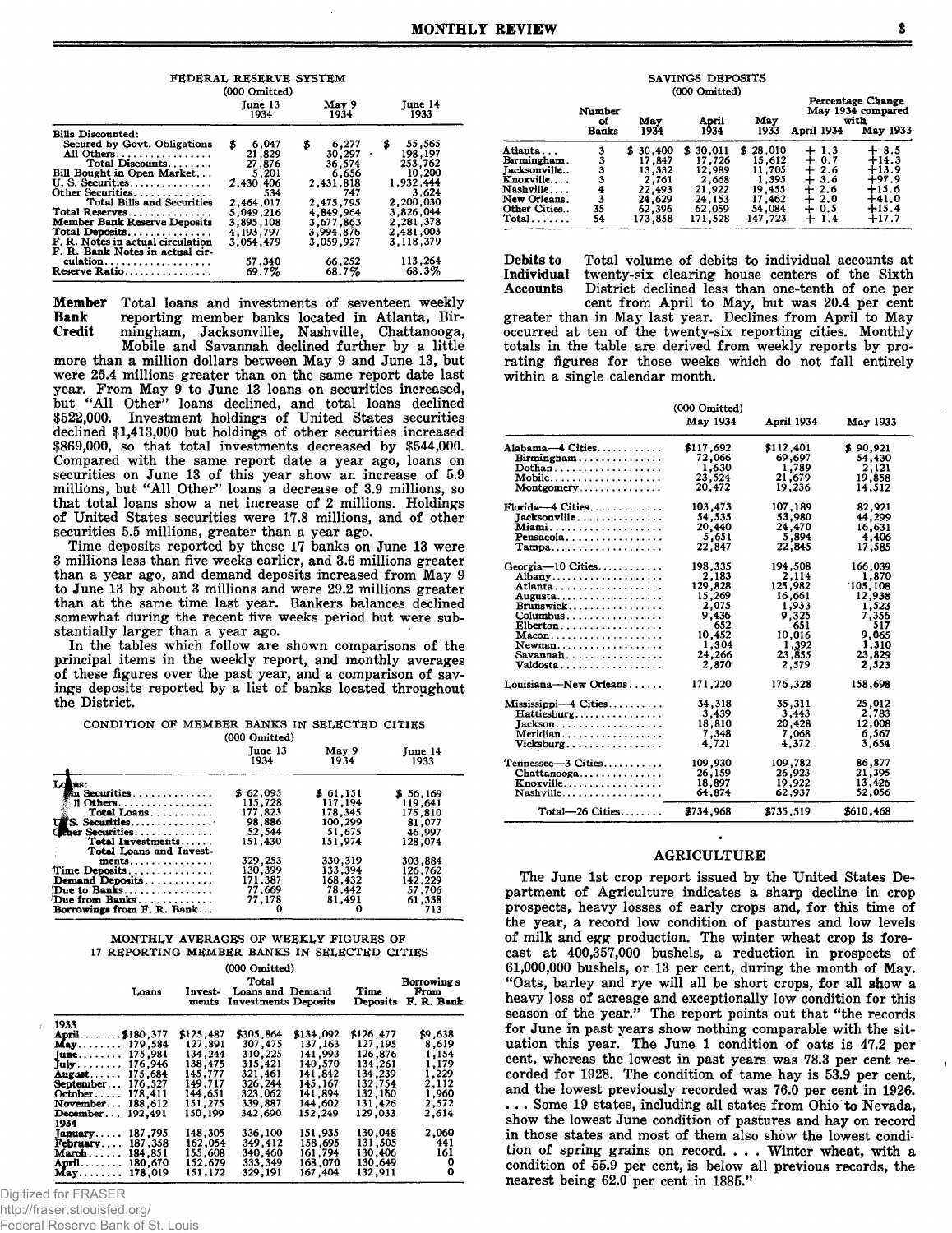In contrast to the drought over a large part of the country, there has been excessive rainfall in Georgia during the last half of May and the first half of June, and some parts of Florida have had too much rain. Some localities in Florida report losses of crops from heavy rains, but the condition of field crops generally showed improvement over the month before. Prospects for citrus fruits declined during May but are still better than last year. A heavy drop was reported on both oranges and grapefruit. Farm work and crop progress in Georgia were backward on June 1 because of the late spring, cool temperatures and frequent excessive rains. Deficient rainfall in Tennessee, and periods of unseasonably cool weather, have injured pastures, hay crops and small grains.

The June 1 estimates indicate a peach crop in the six states of this District larger by an average of 41.1 per cent than in 1933; state estimates compared with 1933 production are shown in the table.

|                                                                          | PEACH CROP-Bushels                                                  |                                                                 |                                                                       |  |  |  |
|--------------------------------------------------------------------------|---------------------------------------------------------------------|-----------------------------------------------------------------|-----------------------------------------------------------------------|--|--|--|
|                                                                          | Estimate<br>June 1, 1934                                            | 1933<br>Production                                              | Percent<br><b>Change</b>                                              |  |  |  |
| Alabama<br>$Florida$<br>Georgia<br>Louisiana<br>Mississippi<br>Tennessee | 1,155,000<br>69.000<br>6,290,000<br>277,000<br>814,000<br>2.170.000 | 908,000<br>57,000<br>5.440.000<br>158,000<br>494.000<br>580,000 | $+ 27.2$<br>$+ 21.1$<br>$+ 15.6$<br>$+ 75.3$<br>$+ 64.8$<br>$+ 274.1$ |  |  |  |
| Total 10,775,000                                                         |                                                                     | 7,637,000                                                       | $+41.1$                                                               |  |  |  |

The June 1 condition of apples was reported much higher than a year ago in Louisiana, but lower in the other states of the District, and production of pears is estimated to be larger than a year ago in all six states.

| SUGAR MOVEMENT--(Pounds)         |                   |                |                          |  |  |  |  |  |
|----------------------------------|-------------------|----------------|--------------------------|--|--|--|--|--|
|                                  | Raw Sugar         |                |                          |  |  |  |  |  |
|                                  | May 1934          | April 1934     | May 1933                 |  |  |  |  |  |
| Receipts:                        |                   |                |                          |  |  |  |  |  |
| New Orleans                      | 176,958,264       | 150,470,039    | 165,675,869              |  |  |  |  |  |
| Savannah                         | 28,532,808        | 22,965.805     | 22.573.443               |  |  |  |  |  |
| Meltings:<br>New Orleans         | 118,813,637       | 97,025,004     | 140.367.299              |  |  |  |  |  |
| Savannah                         | 13.338.453        | 18.528.614     | 45.241.372               |  |  |  |  |  |
| Stocks:                          |                   |                |                          |  |  |  |  |  |
| New Orleans                      | 185,007,575       | 127 .385 .614  | 60.245.430               |  |  |  |  |  |
|                                  | 90,960,611        | 106,154,966    | 83,040,260               |  |  |  |  |  |
|                                  | Refined Sugar     |                |                          |  |  |  |  |  |
| Shipments:                       |                   |                |                          |  |  |  |  |  |
| New Orleans                      | 142,606,221       | 84, 855, 622   | 126,736,966              |  |  |  |  |  |
| Savannah                         | 29,725,170        | 17.922.077     | 43.868.249               |  |  |  |  |  |
| Stocks:<br>New Orleans           | 46,593,449        | 60,361,221     |                          |  |  |  |  |  |
| Stock3                           | 9.735.247         | 9.445.862      | 47,829,385<br>25,700,737 |  |  |  |  |  |
|                                  | RICE MOVEMENT-NEW | <b>ORLEANS</b> |                          |  |  |  |  |  |
| Rough Ric <del>e—</del> Barrels: | May 1934          | April 1934     | <b>May 1933</b>          |  |  |  |  |  |
| Receipts                         |                   | 35,258         | 40,177                   |  |  |  |  |  |
| Shipments                        | 1,658<br>17,743   | 38,592         | 31,180                   |  |  |  |  |  |
| Stocks                           | 25.847            | 41,932         | 25.602                   |  |  |  |  |  |
| Clean Rice-Pockets:              |                   |                |                          |  |  |  |  |  |
| Receipts                         | 36,890            | 55,486         | 63.639                   |  |  |  |  |  |
| Shipments                        | 56.750            | 51,634         | 53.998                   |  |  |  |  |  |
| Stocks                           | 157.995           | 177,855        | 181.233                  |  |  |  |  |  |
|                                  |                   |                |                          |  |  |  |  |  |

| (Barrels)                                              |         |                    |  |  |  |  |  |  |  |  |
|--------------------------------------------------------|---------|--------------------|--|--|--|--|--|--|--|--|
| Receipts of Rough Rice:                                | Mav     | August to May Inc. |  |  |  |  |  |  |  |  |
| Season $1933-54$                                       | 91.328  | 7,290,009          |  |  |  |  |  |  |  |  |
| Season $1932-33$                                       | 627,728 | 8.885,368          |  |  |  |  |  |  |  |  |
| Season 1931-32                                         | 703.227 | 9,150,078          |  |  |  |  |  |  |  |  |
| Distribution of Milled Rice:                           |         |                    |  |  |  |  |  |  |  |  |
| Season 1933-34                                         | 416,990 | 6,684,156          |  |  |  |  |  |  |  |  |
| Season 1932-33                                         | 821.155 | 8,662,686          |  |  |  |  |  |  |  |  |
| Season 1931-32                                         | 697.817 | 8.551.417          |  |  |  |  |  |  |  |  |
| Stocks:                                                | Rough   | Clean              |  |  |  |  |  |  |  |  |
|                                                        | 475.111 | 1,420,502          |  |  |  |  |  |  |  |  |
|                                                        | 604.263 | 1,045,288          |  |  |  |  |  |  |  |  |
| $\text{May } 31, 1932, \ldots, \ldots, \ldots, \ldots$ | 511.868 | 1.312.744          |  |  |  |  |  |  |  |  |

Fertilizer There was a further substantial seasonal decline Tag Sales in sales of fertilizer tax tags in the six states

located wholly or partly in the Sixth District from April to May, after reaching in March the highest total for any month in four years. May tax tag sales were 36 per cent less than in May last year, but for the ten months period, August to May, total sales in these states have been 36.7 per cent greater than in that part of the season before. Figures compared in the table are from those compiled by the National Fertilizer Association.

|                                                                                       | (Short Tons)                                         |                                                           |                                                        |                                                              |                                                             |  |  |
|---------------------------------------------------------------------------------------|------------------------------------------------------|-----------------------------------------------------------|--------------------------------------------------------|--------------------------------------------------------------|-------------------------------------------------------------|--|--|
|                                                                                       | May<br>1934                                          | April<br>1934                                             | May<br>1933                                            | $1933 - 34$                                                  | August 1 to May 31<br>$1932 - 33$                           |  |  |
| Alabama<br>$\mathbf{F}$ lorida<br>Georgia<br>Louisiana<br>Mississippi<br>$T$ ennessee | 10.950<br>40,954<br>684<br>1.464<br>10.162<br>14.372 | 122.050<br>33.610<br>95,073<br>13.353<br>40.180<br>30.373 | 26.400<br>31,347<br>41.112<br>1,500<br>8.377<br>13.819 | 366,350<br>369,856<br>559,851<br>79.645<br>176.942<br>88.929 | 270,350<br>338,140<br>383.620<br>52.858<br>82,682<br>73.365 |  |  |
| $Total$                                                                               | 78.586                                               | 334.639                                                   |                                                        | 122, 555 1, 641, 573 1, 201, 015                             |                                                             |  |  |

#### TRADE

Retail There was an increase of 6.8 per cent in total sales<br>Trade in May, reported by 61 department stores in the in May, reported by 61 department stores in the

Sixth District, compared with April, and May sales were 24.2 per cent greater than a year ago. On a daily average basis, May sales were 1.1 per cent less than in April which was shorter by two business days. The increases over May last year, as indicated in the table, range from 14.7 per cent at New Orleans to 40.7 per cent at Miami. For the five months of 1934 total sales by these 61 reporting firms have been 36.5 per cent greater than in that part of 1933. In May cash sales accounted for 43.9 per cent of the total, compared with 44.2 per cent in April, and with 43.6 per cent in May, 1933.

Stocks declined 2.4 per cent from April to May, but were 26.9 per cent greater than a year ago, and the rate of stock turnover was the same for the month of May this year and last, but was higher for the five months period. The coll $\blacksquare$ tion ratio rose from April to May, and was also higher than a year ago. For regular accounts the ratio for May was 35.2 per cent, for April 33.6 per cent, and for May a year ago 29.8 per cent, and for installment accounts the ratio for May was 15.4 per cent, for April '16.5 per cent, and for May last year 15.3 per cent.

These comparisons are based upon reports in actual dollar amounts and make no allowance for changes in the level of prices.

# **RETAIL TRADE IN THE SIXTH DISTRICT DURING MAY 1934**

**Based on confidential reports from 61 department stores**

|                                                                                                                                                                                                               | COMPARISON OF NET SALES<br>May 1934<br>with:                                        |                                                                                                    | <b>COMPARISON OF STOCKS</b><br>May 31, 1934<br>Year to<br>date with<br>with:                               |                                                                                                         | <b>STOCK TURNOVER</b>                                                                                                                            |                                                                                   |                                                                                               |                                                                                 | COLLECTION RATIO                                                                        |                                                                                  |                                                                  |                                                                           |
|---------------------------------------------------------------------------------------------------------------------------------------------------------------------------------------------------------------|-------------------------------------------------------------------------------------|----------------------------------------------------------------------------------------------------|------------------------------------------------------------------------------------------------------------|---------------------------------------------------------------------------------------------------------|--------------------------------------------------------------------------------------------------------------------------------------------------|-----------------------------------------------------------------------------------|-----------------------------------------------------------------------------------------------|---------------------------------------------------------------------------------|-----------------------------------------------------------------------------------------|----------------------------------------------------------------------------------|------------------------------------------------------------------|---------------------------------------------------------------------------|
|                                                                                                                                                                                                               | Same month<br>a year ago                                                            | Previous<br>Month                                                                                  | last vear                                                                                                  | Same period Same month<br>a year ago                                                                    | Previous<br>Month                                                                                                                                | May<br>1934                                                                       | 1933                                                                                          | 1934                                                                            | Jan. to May<br>1933                                                                     | May<br>1934                                                                      | April<br>1934                                                    | May<br>1933                                                               |
| Atlanta $(6)$<br>Birmingham $(6)$<br>Chattanooga $(4)$<br>$Iacksonville(3)$<br>$\mathbf{K}$ noxville $(3)$<br>Miami $(3)$<br>Nashville $(4)$<br>New Orleans $(5)$<br>Other Cities $(27)$<br>DISTRICT $(61)$ , | $\frac{25.1}{29.1}$<br>27.3<br>17.3<br>33.3<br>40.7<br>21.0<br>14.7<br>25.8<br>24.2 | $+15.6$<br>$+14.3$<br>$+16.6$<br>+11.7<br>$+23.7$<br>$-18.1$<br>$+18.2$<br>$-3.0$<br>$+5.5$<br>6.8 | $+32.6$<br>$+42.2$<br>$+47.9$<br>$+32.7$<br>$+44.5$<br>$+51.7$<br>$+26.7$<br>$+32.2$<br>$+34.0$<br>$+36.5$ | $+31.2$<br>4.4<br>$+11.4$<br>$+15.8$<br>$\cdots$<br>$+52.2$<br>$+23.0$<br>$+35.6$<br>$+31.9$<br>$+26.9$ | 7.1<br>$\overline{\phantom{a}}$<br>$-0.9$<br>$-14.3$<br>$-6.4$<br>$\cdots$<br>$+3.1$<br>-<br>$+1.4$<br>0.9<br>$\overline{\phantom{0}}$<br>$-2.4$ | $.38$<br>$.34$<br>$.28$<br>$.19$<br>.<br>$.34$<br>$.28$<br>$.25$<br>$.27$<br>. 29 | $\frac{1}{27}$<br>.28<br>$\cdots$<br>$\cdots$<br>$\cdots$<br>.28<br>$\frac{.26}{.28}$<br>. 29 | 1.80<br>1.47<br>1.34<br>.89<br>$\cdots$<br>2.23<br>1.23<br>1.16<br>1.31<br>1.40 | 1.65<br>1.11<br>1.04<br>$\cdots$<br>$\cdots$<br>$\cdots$<br>1.12<br>.96<br>1.16<br>1.15 | 29 0<br>36.3<br>32.2<br>$\cdots$<br>$\cdots$<br><br>30.8<br>40.2<br>31.3<br>32.7 | 27.1<br>38.8<br>33.4<br><br><br><br>29.7<br>40.2<br>29.8<br>31.7 | 25.9<br>22.1<br>26.6<br>$\cdots$<br><br>.<br>27.2<br>36.0<br>26.4<br>28.3 |

NOTE: The rate of stock turnover is the ratio of sales during given period to average stocks on hand.

Digitized for FRASER

http://fraser.stlouisfed.org/

Federal Reserve Bank of St. Louis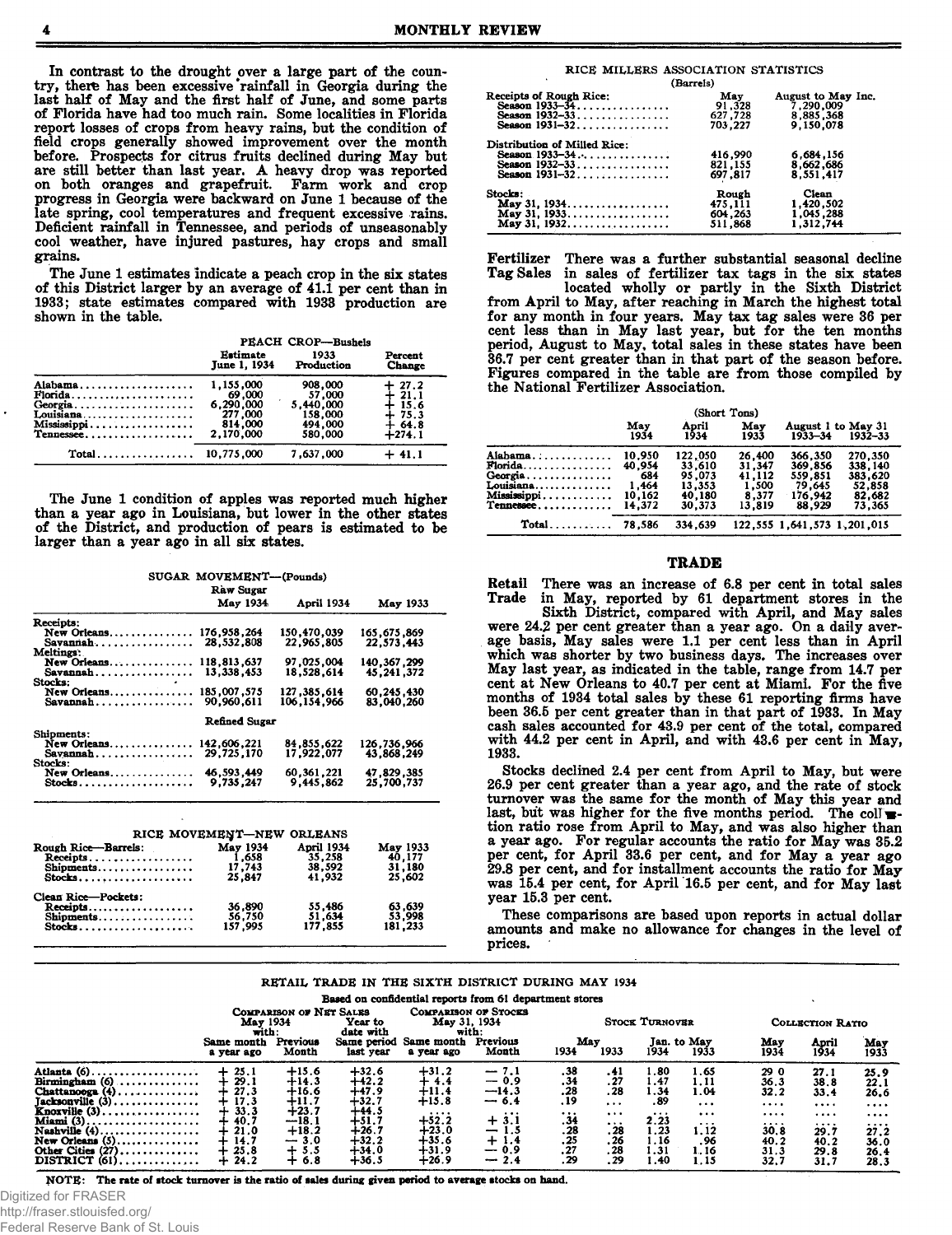May sales by 99 reporting wholesale firms in the Wholesale Sixth District increased 1.3 per cent over April, Trade and were 18.7 per cent greater than in May last

year, and for the five months of 1934 have been 44.6 per cent greater than in that part of 1933. Stocks also increased<br>slightly over the month and were 32 per cent greater than a year ago, and the collection ratio declined from April to May but was 25 per cent higher than for May last year. Reported figures are compared in the table.

| WHOLESALE TRADE IN MAY 1934     |  |
|---------------------------------|--|
| Sixth Federal Reserve District* |  |

|                             | Percentage Comparisons<br>May 1934 with: Jan.-May 1934 Inc. |                    |                    |                               |  |
|-----------------------------|-------------------------------------------------------------|--------------------|--------------------|-------------------------------|--|
|                             | Number<br>of Firms                                          | April<br>1934      | May<br>1933        | with same<br>period last vear |  |
| All Lines Combined:         |                                                             |                    |                    |                               |  |
| Sales,                      | 99                                                          | 1.3                | $+18.7$            | $+44.6$                       |  |
| Stocks<br>Groceries         | 30                                                          | 2,2                | $+32.0$            | .                             |  |
| Sales,                      | 23                                                          | 6.7<br>┿           | $+19.9$            | $+38.4$                       |  |
| Tacksonville                | 4                                                           | 5.0<br>┿           | $+17.9$            | $+26.1$                       |  |
| New Orleans                 | 5                                                           | 2.3<br>┿           | $+15.6$            | $-42.2$                       |  |
| $Vicksburg$                 | 3                                                           | $\ddag$<br>6.3     | $+25.5$            | $+$ 60.1 $\,$                 |  |
| Other Cities                | 11                                                          | $+12.3$            | $+23.2$            | $+35.8$                       |  |
| Stocks.                     | 3                                                           | 5.7                | $+38.4$            | .                             |  |
| Dry Goods:                  |                                                             |                    |                    |                               |  |
| $Sales$                     | 15                                                          | $-12.5$            | $+$ 0.6            | $+51.6$                       |  |
| Nashville                   | 3                                                           | $-12.0$            | $+ 7.1$            | $+43.1$                       |  |
| Other Cities                | 12                                                          | $-12.6$            | $-1.0$             | $+ 53.8$                      |  |
| $Stocks$                    | 7                                                           | $+ 3.1$            | $+80.1$            | . <b>. .</b>                  |  |
| Hardware:                   |                                                             |                    |                    |                               |  |
| Sales                       | 26                                                          | 2.5<br>┿           | $+24.1$            | $+50.2$                       |  |
| Nashville<br>New Orleans    | 3<br>5                                                      | $+10.7$<br>$+10.2$ | $+15.4$<br>$+34.6$ | $+30.2$<br>$+ 53.2$           |  |
| Other Cities                | 18                                                          | $-3.3$             | $+20.6$            | $+ 53.1$                      |  |
| $Stocks$                    | 9                                                           | $-2.2$             | $+10.6$            | .                             |  |
| Furniture:                  |                                                             |                    |                    |                               |  |
| Sales                       | 9                                                           | $-5.1$             | $+35.6$            | $+92.2$                       |  |
| Atlanta                     | 4                                                           | $+11.5$            | $+21.2$            | $+60.1$                       |  |
| Other Cities                | 5                                                           | $-9.2$             | $+40.6$            | $+105.6$                      |  |
| $Stocks$                    | 6                                                           | $+11.1$            | $+24.5$            | .                             |  |
| <b>Electrical Supplies:</b> |                                                             |                    |                    |                               |  |
| Sales                       | 13                                                          | 0.7<br>┿           | $+27.5$            | $+37.4$                       |  |
| New Orleans                 | 4                                                           | 5.3<br>$\div$      | $+17.7$            | $+39.1$                       |  |
| Other Cities                | 9<br>3                                                      | 0.9<br>---         | $+31.2$            | $+36.8$                       |  |
| $Stocks$                    |                                                             | $+17.1$            | $+62.1$            | .                             |  |
| Drugs:<br>$Sales$           | 8                                                           | $+$ 6.3            | $+20.9$            | $+31.5$                       |  |
| Stationery:                 |                                                             |                    |                    |                               |  |
| Sales. $\ldots$             | 3                                                           | 3.5                | $+7.4$             | $+35.9$                       |  |
|                             |                                                             |                    |                    |                               |  |

| COLLECTION RATIO <sup>**</sup> |                    |             |               |             |  |  |
|--------------------------------|--------------------|-------------|---------------|-------------|--|--|
|                                | Number<br>of Firms | May<br>1934 | April<br>1934 | May<br>1933 |  |  |
| deries                         |                    | 68.9        | 74.7          | 56.1        |  |  |
| v Goods.                       | 8                  | 37.8        | 41.7          | 32.6        |  |  |
| rdware                         | 15                 | 36.0        | 35.0          | 26.3        |  |  |
| rniture.                       | 6                  | 34.0        | 32.2          | 22.9        |  |  |
| ctrical Supplies               |                    | 62.9        | 73.3          | 28.2        |  |  |
|                                |                    | 29.3        | 29.0          | 29.2        |  |  |
| $Total$                        | 48                 | 45.0        | 46.8          | 36.0        |  |  |

\* Based on os ufidential reports from 99 firms.

The colle<sup>03</sup> on ratio is the percentage of accounts and notes receivable<br>with the colle<sup>03</sup> on ratio is the percentage of accounts and notes receivable<br>outstan. A **x** at the beginning of the month which were collected dur outstand.<br>the month.

Life May sales of new, paid-for, ordinary life insurance in the six states located wholly or partly in the Sixth District were only slightly larger than **Insurance** in April, and about 31 per cent greater than in May last year, and for the five months of 1934 have been 23.6 per cent<br>greater than in that part of 1933. Figures compared in the table are from those compiled by the Life Insurance Sales Research Bureau.

|                                                                         |                                                      |                                                      | $(000 \text{ Omitted})$                              |                                                            |                                                           |                                                                |
|-------------------------------------------------------------------------|------------------------------------------------------|------------------------------------------------------|------------------------------------------------------|------------------------------------------------------------|-----------------------------------------------------------|----------------------------------------------------------------|
|                                                                         | May<br>1934                                          | April<br>1934                                        | May<br>1933                                          | 1934                                                       | January to May Inc.<br>1933                               | Percent<br><b>Change</b>                                       |
| Alabama.<br>Florida<br>Georgia<br>Louisiana<br>Mississippi<br>Tennessee | \$4,126<br>5.019<br>8,285<br>5,185<br>2,792<br>6.490 | \$4,672<br>5.597<br>7,497<br>5.292<br>2.624<br>6.130 | \$3,621<br>3.583<br>5.785<br>4.022<br>2.305<br>5.098 | \$18,828<br>23,087<br>34.280<br>22.151<br>11.995<br>30.164 | \$16,432<br>16,909<br>26.811<br>18,361<br>8.885<br>26.236 | $+14.6$<br>$+36.5$<br>$+27.9$<br>$+20.6$<br>$+35.0$<br>$+15.0$ |
| Total                                                                   | 31,897                                               | 31,812                                               | 24,414                                               | 140,505                                                    | 113.634                                                   | $+23.6$                                                        |

**Commercial** Statistics compiled and published by Dun and **Failures** Bradstreet, Inc., indicate that in the Sixth District there were only 19 business failures dur-

Digitized for FRASER http://fraser.stlouisfed.org/ Federal Reserve Bank of St. Louis

Gr Dr Haulk

ing May, compared with 76 in April and with 90 in May last year, and liabilities involved in May failures amounted to<br>only \$180,998, compared with \$1,016,110 for April, and with<br>\$2,570.666 for May, 1933. The May figures this year, both number and liabilities, are the smallest for any month in available records.

In the United States there were 977 failures in May, 1,052 in April, and 1,909 in May last year, and liabilities for May were \$22,560,835, compared with \$25,786,975 for April, and \$47,971,579 for May a year ago.

| GRAIN EXPORTS-NEW ORLEANS |       |        |        | (Bushels)               |
|---------------------------|-------|--------|--------|-------------------------|
|                           | May   | April  | May    | July 1 to May 31        |
|                           | 1934  | 1934   | 1933   | $1933 - 34$ $1932 - 33$ |
| Wheat 15,775              | 6.688 | 3,200  | 10,101 | 133, 457 1, 176, 956    |
|                           |       | 25.347 | 21,752 | 103,091 1,194,515       |
|                           |       | 8.921  | 18.127 | 129.930 353.482         |
|                           |       | 37.468 | 49.980 | 366, 478 2, 724, 953    |

## **INDUSTRY**

**Building** The value of permits issued during May at twenty Permits reporting cities in the Sixth District for the con-

struction of buildings within their corporate limits increased further by 11.5 per cent over the month before and was 23.3 per cent greater than a year ago. Twelve cities reported gains over April, and there were also twelve increases<br>over May last year. For the five months of 1934 total per-<br>mits at these reporting cities have amounted to \$9,384,221, an increase of 112.2 per cent over the total for the same part of 1933, and 24.6 per cent greater than for the corresponding<br>period in 1932. Comparisons for the month are shown in the table.

|                            |       | Number<br>May  |    |             | Value<br>May |             | Percentage<br>Change in |
|----------------------------|-------|----------------|----|-------------|--------------|-------------|-------------------------|
|                            | 1934  | 1933           |    | 1934        |              | 1933        | Value                   |
| Alabama                    |       |                |    |             |              |             |                         |
| Anniston                   | 10    | 8              | \$ | 2,600       | \$           | 1,400       | $+85.7$                 |
| Birmingham                 | 399   | 147            |    | 55,941      |              | 48,325      | $+15.8$                 |
| ${\bf Mobile} \dots \dots$ | 57    | 33             |    | 30,388      |              | 24,720      | $+22.9$                 |
| Montgomery                 | 115   | 80             |    | 22,699      |              | 81,036      | $-72.0$                 |
| Florida                    |       |                |    |             |              |             |                         |
| Jacksonville               | 522   | 478            |    | 119,221     |              | 113,480     | 5.1<br>┿                |
| Miami                      | 426   | 308            |    | 188,916     |              | 111,249     | $+69.8$                 |
| Miami Beach                | 92    | 61             |    | 596.365     |              | 376.620     | $+58.3$                 |
| $Orlando$                  | 45    | 45             |    | 16,762      |              | 19,474      | $-13.9$                 |
| $Tampa \ldots$             | 221   | 168            |    | 65.571      |              | 46,975      | $+39.6$                 |
| Georgia                    |       |                |    |             |              |             |                         |
| Atlanta                    | 328   | 202            |    | 196,716     |              | 82,097      | $+139.6$                |
| Augusta                    | 31    | 41             |    | 8,732       |              | 14,559      | $-40.0$                 |
| $Columbus \ldots$ .        | 64    | 39             |    | 35,062      |              | 222,062     | $-84.2$                 |
| $Macon \ldots$             | 294   | 136            |    | 58,701      |              | 34,426      | $+70.5$                 |
| Savannah                   | 28    | .              |    | 17,110      |              | 17.997      | -- 4.9                  |
| Louisiana                  |       |                |    |             |              |             |                         |
| New Orleans                | 115   | 103            |    | 110,583     |              | 159,540     | $-30.7$                 |
| Alexandria                 | 81    | 66             |    | 13,874      |              | 16,179      | $-14.2$                 |
| Tennessee                  |       |                |    |             |              |             |                         |
| Chattanooga                | 300   | 72             |    | 47.012      |              | 29,074      | $+61.7$                 |
| Johnson City               | 3     | $\overline{2}$ |    | 4,300       |              | 600         | $+616.7$                |
| Knoxville                  | 48    | 32             |    | 229,902     |              | 60,829      | $+277.9$                |
| Nashville                  | 127   | 127            |    | 63,733      |              | 67.527      | 5.6<br>-                |
| Total 20 Cities            | 3,306 | 2,148          |    | \$1,884,188 |              | \$1,528,169 | $+23.3$                 |

Contract The value of building and construction contracts<br>Awards awarded in the Sixth District, indicated in statistics compiled by the F.W. Dodge Corporation and subdivided into district totals by the Federal Reserve Board's Division of Research and Statistics, declined further by 21 per cent from April to May, but was double the total for May last year. Residential contracts declined over the monthby a much smaller percentage than other classes of contracts, and while residential contracts were 2.6 per cent less than in<br>May last year, "All Others" were greater by 171.4 per cent.<br>State totals for this District show declines from April to May except in Eastern Tennesseee where May awards were more than double those of April, and increases over May, 1933, were recorded for all six states. For the five months of 1934, the District total was larger by 193.8 per cent, and all state totals were larger than for that part of 1933.

In the 37 states east of the Rocky Mountains total awards in May increased 2.4 per cent over those in April, and were 74.2 per cent greater than a year ago, and for the five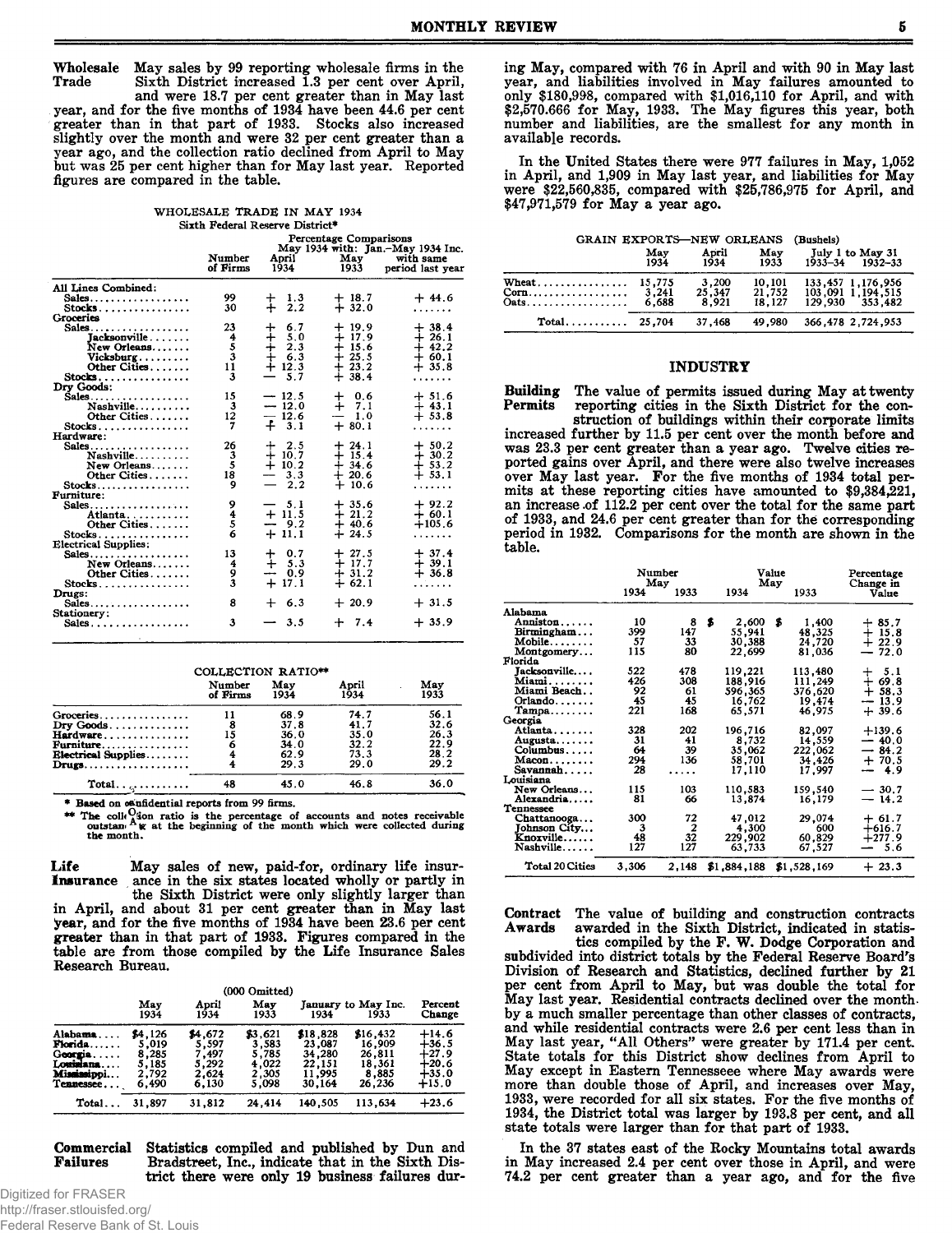months total awards have been \$727,301,000, greater by 120.5 per cent than in that part of last year. Comparisons for the month are shown in the table.

|                                                                                                                                     | May                                                                        | April                                                                    | Mav                                                                  |
|-------------------------------------------------------------------------------------------------------------------------------------|----------------------------------------------------------------------------|--------------------------------------------------------------------------|----------------------------------------------------------------------|
|                                                                                                                                     | 1934                                                                       | 1934                                                                     | 1933                                                                 |
| $Sixth$ District-Total                                                                                                              | \$10,473,886                                                               | \$13,252,084                                                             | \$5,213,956                                                          |
| Residential                                                                                                                         | 2,057,120                                                                  | 2.153.390                                                                | 2,113,088                                                            |
| All Others                                                                                                                          | 8,416,766                                                                  | 11.098.694                                                               | 3.100.868                                                            |
| State Totals:<br>Alabama<br><b>Florida</b><br>Georgia<br>Louisiana.<br>Mississippi<br>E. Tennessee                                  | 1,528,300<br>2.197.900<br>2,538,400<br>2,743,800<br>1,233,400<br>1.597.000 | 1,836,000<br>4.100,200<br>3.387.400<br>2.788.400<br>2.532.900<br>668.900 | 352,300<br>1.723.000<br>1,079,500<br>612,800<br>248,600<br>1.494.800 |
| <b>United States:</b><br>$Total$<br>Residential<br>$\textbf{Non-Residential} \dots \dots \dots \dots$<br>Public Works and Utilities | 134, 445, 700<br>24.847.200<br>52,797,200<br>56,801,300                    | 131,329,500<br>22,685,700<br>38,736,700<br>69,907,100                    | 77,171,700<br>26,519,700<br>31,639,400<br>19.012.600                 |

Lumber During the six weeks ending June 9 production, orders and unfilled orders reported by mills to the Southern Pine Association averaged less than for corresponding weeks of last year when substantial improvement was indicated. For the six weeks period orders booked by reporting mills averaged about 5 per cent larger than their<br>production, but were 40 per cent less than orders booked at the same time a year ago. Production during this period averaged 15.4 per cent, and unfilled orders averaged 12.3 per cent, less than during the corresponding period last year. Weekly figures are compared in the table.

|                                                                                                |                                  |                                                          | (In Thousands of Feet)                                   |                                                          |                                                          |                                                          |                                                          |
|------------------------------------------------------------------------------------------------|----------------------------------|----------------------------------------------------------|----------------------------------------------------------|----------------------------------------------------------|----------------------------------------------------------|----------------------------------------------------------|----------------------------------------------------------|
| Week<br>Ended                                                                                  | Number<br>of Mills               | Orders<br>1934                                           | 1933                                                     | 1934                                                     | Production<br>1933                                       | <b>Unfilled Orders</b><br>1934                           | 1933                                                     |
| May $5 \ldots$<br>May $12$<br>May $19$<br>May $26$<br>June $2, \ldots$ .<br>June $9. \ldots$ . | 79<br>96<br>90<br>99<br>82<br>92 | 17.949<br>19.877<br>24.834<br>20.449<br>19.104<br>20.804 | 26,083<br>35.202<br>33,731<br>41,967<br>34,931<br>34,374 | 18.379<br>21.394<br>20,204<br>22.054<br>15,743<br>19,666 | 19.300<br>24,152<br>23.280<br>25.040<br>22.131<br>24.971 | 63.598<br>72,191<br>75.350<br>77.649<br>62.462<br>69,899 | 62.884<br>75,367<br>77.208<br>91,640<br>81,385<br>91.668 |

Consumption of cotton by American Mills in-Cotton Consumption creased 1.4 per cent from April to May, but was 16.2 per cent less than in May last year.

At this time a year ago total consumption of cotton increased 31.9 per cent from April to May and rose further in June to the highest level in available records, but declined during the balance of the year except for a small increase from September to October. In the cotton states May consumption was 2.5 per cent larger than in April, but in other states there was a decrease of 3 per cent. Because of the longer month, however, daily average consumption in May was smaller by 6.1 per cent for the country as a whole, 5.1 per cent in the cotton states and 10.2 per cent in other states, than in April. For the ten months of the cotton season total consumption has been 2.9 per cent larger than in that part of the season before.

May exports declined 26.3 per cent from April, and were 51.9 per cent less than in May, 1933, and for the season to date total exports have been 4.8 per cent smaller than in the same part of the previous season.

Consumption and exports for the season to date have been 1.7 per cent smaller than a year earlier. Spindles active in May were 2.1 per cent fewer than in April, but 5.2 per cent more numerous than a year ago. Census Bureau figures are compared in the table.

**UNITED STATES-Bales** 

|                                                         | May<br>1934 | April<br>1934 | May<br>1933 |
|---------------------------------------------------------|-------------|---------------|-------------|
| Cotton Consumed                                         | 519.765     | 512.703       | 620,561     |
| $Stocks$                                                | 7.992.087   | 8,686,687     | 8,715,355   |
| In Consuming Establishments<br>In Public Storage and at | 1.421.423   | 1.584.746     | 1.392.209   |
| Compresses                                              | 6.570.664   | 7,101,941     | 7,323,146   |
| $\text{Exports} \dots \dots \dots \dots \dots \dots$    | 284.764     | 386,594       | 591.647     |
| Active Spindles-Number                                  | 25,891,366  | 26,450,750    | 24,609,908  |

Digitized for FRASER

http://fraser.stlouisfed.org/

Federal Reserve Bank of St. Louis

|                                                                                         | COTTON GROWING STATES-Bales       |                                   |                                   |
|-----------------------------------------------------------------------------------------|-----------------------------------|-----------------------------------|-----------------------------------|
|                                                                                         | Mav<br>1934                       | April<br>1934                     | May<br>1933                       |
| Cotton Consumed<br>$Stocks.$<br>In Consuming Establishments<br>In Public Storage and at | 416.911<br>7.339.608<br>1,098.945 | 406,678<br>7,988,944<br>1.233.115 | 513,954<br>7,955,011<br>1,104,000 |
| Compresses<br>Active Spindles-Number                                                    | 6,240,663<br>17,671,210           | 6,755,829<br>17,947,506           | 6,851,011<br>17, 194, 466         |
|                                                                                         | <b>OTHER STATES-Bales</b>         |                                   |                                   |
| Cotton Consumed<br>In Consuming Establishments<br>In Public Storage and at              | 102.854<br>652,479<br>322.478     | 106,025<br>697.743<br>351.631     | 106.607<br>760.344<br>288,209     |
| Compresses<br>Active Spindles—Number                                                    | 330,011<br>8,220,156              | 346,112<br>8.503.244              | 472,135<br>7.415.442              |

Consumption of cotton in the three states of this District for which Census Bureau figures are compiled separately increased 4.1 per cent, but daily average consumption declined 3.6 per cent, from April to the longer month of May, and May consumption was 16.4 per cent less than a year ago. For the ten months of the season consumption in Georgia<br>has been 7.1 per cent larger, but in Alabama and Tennessee somewhat smaller, than during that part of the season before.

|                                   |                            |                            | COTTON CONSUMPTION-Bales    |                               |                                   |
|-----------------------------------|----------------------------|----------------------------|-----------------------------|-------------------------------|-----------------------------------|
|                                   | May<br>1934                | April<br>1934              | May<br>1933                 | $1933 - 34$                   | August 1 to May 31<br>$1932 - 33$ |
| Alabama<br>$Georgia$<br>Tennessee | 56.142<br>97,115<br>11.989 | 54,011<br>92.928<br>11,813 | 67,813<br>115,073<br>14,885 | 511,001<br>922.401<br>104,381 | 528,589<br>861,361<br>125,936     |
| $Total \dots$                     | 165,246                    | 158.752                    | 197.771                     | 1.537.783                     | 1.515.886                         |

Cotton Production at both cloth and yarn mills in Manufacturing the Sixth District reporting for May increased somewhat over April but was less than a year ago, but a slight increase in employment at cloth mills was more than offset by a decrease at yarn mills so that total employment at reporting mills declined slightly over the month but was about 40 per cent greater than a year ago. Orders reported by yarn mills increased, but those received by cloth mills declined, over the month, and both show decreases compared with May last year when production, orders and employment were rising rapidly. Reported figures are compared in the table.

|                                                                                                                      | Number<br>of<br>Mills            | Percentage change<br>May 1934 compared<br>with                |                                                                |
|----------------------------------------------------------------------------------------------------------------------|----------------------------------|---------------------------------------------------------------|----------------------------------------------------------------|
|                                                                                                                      |                                  | April 1934                                                    | May 1933                                                       |
| Cotton Cloth:                                                                                                        |                                  |                                                               |                                                                |
| Production<br>Shipments<br>Orders Booked<br>Unfilled Orders<br>Stocks on hand<br>Number on $\mathbf{p}\text{ayroll}$ | 18<br>18<br>14<br>16<br>16<br>16 | $+10.9$<br>$-1.4$<br>$-33.1$<br>$-11.7$<br>$+15.6$<br>$+ 0.1$ | — 6.8<br>$-35.5$<br>$-74.7$<br>$-28.8$<br>$+41.5$<br>$+34.3$   |
| Cotton Yarn:                                                                                                         |                                  |                                                               |                                                                |
| Production<br>Shipments<br>Orders Booked<br>Unfilled Orders<br>Stocks on hand<br>Number on payroll                   | 11<br>11<br>7<br>9<br>10<br>10   | $+ 3.1$<br>$+ 0.1$<br>$+ 32.8$<br>8.7<br>—<br>$+ 6.4$<br>1.6  | $+ 5.8$<br>$-23.1$<br>$-49.8$<br>$-19.6$<br>$+45.3$<br>$+55.3$ |

**Cotton Seed** and Cotton **Seed Products** 

There was a further seasonal decline in operations at cotton seed oil mills in the Sixth District during May, compared with earlier months of the season. For the ten

months of the season receipts and crushings of seed, and production of crude oil, cake and meal, and hulls were smaller than for the season before. There was a small increase in production of linters. Stocks of seed, and of cottonseed products, at the end of May were smaller than a year ago. Cumulative totals of Georgia, Alabama, Louisiana, and Mississippi are compared in the first two columns of the table, and totals for the United States as a whole are compared in the last two columns. The figures are from those compiled by the United States Census Bureau.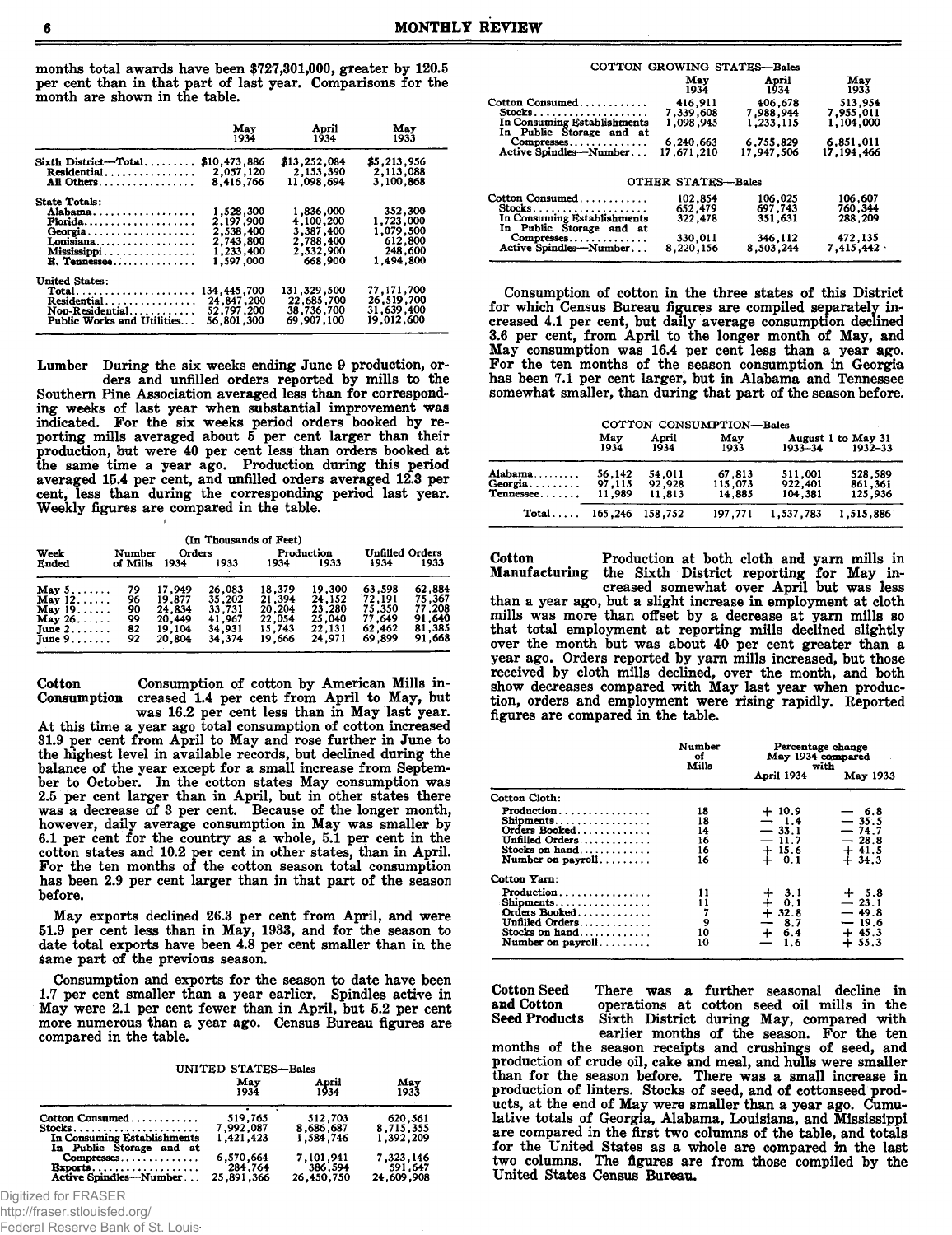|                             |                  | Sixth District* | COTTON SEED AND COTTON SEED PRODUCTS<br><b>United States</b> |              |  |  |
|-----------------------------|------------------|-----------------|--------------------------------------------------------------|--------------|--|--|
|                             |                  |                 |                                                              |              |  |  |
|                             | Aug. 1 to May 31 |                 | Aug. 1 to May 31                                             |              |  |  |
|                             |                  | 1933-34 1932-33 | 1933–34                                                      | $1932 - 33$  |  |  |
| Cotton Seed, Tons:          |                  |                 |                                                              |              |  |  |
| Received at Mills           | 1,185,966        | 1,300,756       | 4,062,803                                                    | 4,440,915    |  |  |
| Crushed                     | 1,089,743        | 1,218,570       | 3.964,294                                                    | 4.292.150    |  |  |
| On Hand, May 31             | 124,993          | 129,092         | 318,930                                                      | 447.759      |  |  |
|                             |                  |                 |                                                              |              |  |  |
| Production:                 |                  |                 |                                                              |              |  |  |
| $Crude$ Oil. $lbs$          |                  |                 | 356, 256, 463, 408, 300 1, 339, 256, 463                     |              |  |  |
| Cake and Meal, tons         | 474,063          | 529,876         | 1,801,370                                                    | 1,941,916    |  |  |
| Hulls, tons.                | 297.423          | 350,389         | 1.056.192                                                    | 1,221,888    |  |  |
|                             |                  | 212,273         | 759.491                                                      | 681,581      |  |  |
| Linters, Bales              | 214,642          |                 |                                                              |              |  |  |
| Stocks at Mills, May 31:    |                  |                 |                                                              |              |  |  |
| Crude Oil, 1bs.             | 12,316.335       | 20,716,345      | 56, 382, 174                                                 | 53, 557, 659 |  |  |
| Cake and Meal, tons         | 80,195           | 85,300          | 219,748                                                      | 205,609      |  |  |
| Hulls, $tons \ldots \ldots$ | 14,185           | 27,725          | 57,201                                                       | 87,029       |  |  |
| Linters. Bales              | 42.837           | 52.953          | 133.013                                                      | 172,295      |  |  |

\* Georgia, Alabama, Louisiana and Mississippi.

Electric Production of electric power by public utility power plants in the six states located wholly or partly in Power

the Sixth District declined 8.8 per cent in April, compared with the longer month of March, but was 10.5 per cent greater than in April, 1933, and for the first four months of 1934 was 11.4 per cent greater than in that part of last<br>year. Production by use of water power, which in April accounted for 65.9 per cent of the total, declined 5.9 per cent over the month, while output by use of fuels decreased 14 per cent. For the four months of 1934 production by use of water power accounted for 61.2 per cent of the total, compared with 66.6 per cent during the same period a year ago. Figures in the table are from those compiled by the United States Geological Survey.

|                                                                                    | April 1934                                                | March 1934                                                 | April 1933                                                |
|------------------------------------------------------------------------------------|-----------------------------------------------------------|------------------------------------------------------------|-----------------------------------------------------------|
| Alabama<br>$\mathbf{F}$ lorida<br>Georgia<br>Louisiana<br>Mississippi<br>Tennessee | 128.380<br>56.448<br>92.857<br>76.824<br>3,881<br>110.989 | 140,792<br>63,692<br>107.464<br>93.364<br>3,909<br>105.629 | 104.878<br>49.518<br>117.587<br>70,371<br>3,887<br>78.565 |
| $Total$                                                                            | 469.379                                                   | 514.850                                                    | 424,806                                                   |
| By use of: Water Power<br>$Fuels.$<br>Fuels consumed in Production                 | 309,141<br>160.328                                        | 328.473<br>186,377                                         | 284.333<br>140.473                                        |
| of Electric Power:<br>$Coal$ -tons<br>Fuel $Oil-bbls$<br>Natural Gas-000 cu. ft    | 10,024<br>199,150<br>1.628.262                            | 11,094<br>217,555<br>1.864.705                             | 9.330<br>184,684<br>1,401,931                             |

Note: April figures preliminary—March figures slightly revised.

**Bituminous** Production of bituminous coal in the United States increased 13.4 per cent from April to **Coal Mining** the longer month of May, and was 25 per cent greater than in May last year. Average daily production in-<br>creased 3.9 per cent over April. For the first five months of 1934 total production has been 30.3 per cent larger than in that period a year ago. Preliminary figures for May are compared in the table.

| - | Total      | Number of    | Average per              |
|---|------------|--------------|--------------------------|
|   | Production | Working      | <b>Working Day</b>       |
|   | (Tons)     | Davs         | (Tons)                   |
|   |            | 26.4<br>24.2 | 1,064,000p<br>1,024,000r |
|   |            | 27           | 1,426,000                |
|   |            | 26.4         | 852,000                  |

p-Preliminary. r-Revised.

Weekly figures for the five weeks ending June 2 indicate that production of coal in Alabama more than doubled in May as compared with April when output was reduced by strikes during a part of that month, and was 57.8 per cent<br>greater than a year ago, and Tennessee production also in-<br>creased from April to May and was 35 per cent greater than in corresponding weeks of last year.

 $(Tone)$ 

|                                      |         | Alabama | Tennessee |        |  |
|--------------------------------------|---------|---------|-----------|--------|--|
|                                      | 1934    | 1933    | 1934      | 1933   |  |
| Week Ended:                          |         |         |           |        |  |
| May $5. \ldots \ldots \ldots$        | 206,000 | 139,000 | 71,000    | 53,000 |  |
| May $12$                             | 223,000 | 137,000 | 77,000    | 54,000 |  |
| May $19 \dots $                      | 221,000 | 135,000 | 72,000    | 53,000 |  |
|                                      | 217,000 | 136,000 | 76,000    | 53,000 |  |
| June $2 \ldots \ldots \ldots \ldots$ | 206,000 | 133.000 | 72,000    | 59,000 |  |

Digitized for FRASER

http://fraser.stlouisfed.org/

Federal Reserve Bank of St. Louis

was greater than in May, 1933, by 130.2 per cent. according to figures published by the Iron Age. Daily average production increased 14.5 per cent over the month, and was higher than for any other month since April, 1931. The number of furnaces active on June 1 was 116, compared with 110 a month earlier, and was also the largest since April. 1931.

Alabama production of pig iron increased 6.3 per cent from April to May and was 168.3 per cent greater than in May last year. The daily average, however, increased over the month by 2.9 per cent, and was the largest since July, 1931. The number of furnaces active remained at 10, the same as for the previous five months, compared with 2 active a year ago. Press reports indicate that books for third quarter iron were opened June 1 at \$14.50 per ton, the price which has<br>prevailed since the middle of April, but buying is not active because foundries were well stocked with iron purchased before the increase. May deliveries were much better than those of April. Spot orders are mostly routine, and small.

Cumulative totals for the United States for the five months of 1934 amount to 7,868,180 tons, greater by 147.7 per cent<br>than in that part of 1933 and 73.3 per cent greater than in<br>the same period of 1932, and in Alabama production from January to May has amounted to 607,824 tons, 277.8 per cent greater than production for the same period in 1933 and 53.2 per cent greater than in that part of 1932. Comparisons for the month are shown in the table.

| 2.042.896<br>1.726.851 | Production-Tons<br>Total Daily Average<br>65,900 | Active*<br>116 |
|------------------------|--------------------------------------------------|----------------|
|                        |                                                  |                |
|                        |                                                  |                |
|                        |                                                  |                |
|                        | 57,561                                           | 110            |
| 887,252                | 28,621                                           | 48             |
|                        |                                                  |                |
| 130,364                | 4,205                                            | 10             |
|                        |                                                  | 10             |
| 48,583                 | 1.567                                            |                |
|                        | 122,591                                          | 4,086          |

\* First of following month.

Naval There was a further seasonal increase in receipts of both turpentine and rosin at the three principal **Stores** 

naval stores markets of the Sixth District from April to May, but receipts of turpentine were 23.8 per cent, and those of rosin 11.3 per cent, less than in May last year. Stocks of turpentine declined 8.4 per cent, but supplies of<br>rosin increased 2.9 per cent, over the month, and stocks of both commodities were considerably smaller than a year earlier. Demand for both commodities has continued unsatisfactory and on June 9 price of turpentine on the Savannah market was 471/2 cents per gallon, and the average of quotations for the thirteen grades of rosin was \$4.66 per 280 pounds. Both of these quotations were the lowest since January. Receipts and stocks are compared in the table.

|                              | NAVAL STORES |            |          |  |
|------------------------------|--------------|------------|----------|--|
|                              | May 1934     | April 1934 | May 1933 |  |
| Receipts-Turpentine (1)      |              |            |          |  |
| Savannah                     | 11,835       | 8,089      | 14,819   |  |
| Jacksonville.                | 9.348        | 7,228      | 13,878   |  |
| Pensacola                    | 3,475        | 1,998      | 3,662    |  |
| $Total \ldots \ldots \ldots$ | 24,658       | 17,315     | 32,359   |  |
| Receipts-Rosin (2)           |              |            |          |  |
| Savannah                     | 47,625       | 34,411     | 49.532   |  |
| Jacksonville.                | 40,291       | 29.477     | 50.624   |  |
| Pensacola                    | 9,989        | 5,608      | 10.294   |  |
| Total                        | 97,905       | 69.496     | 110.450  |  |
| Stocks-Turpentine (1)        |              |            |          |  |
| $Savannah$                   | 3,396        | 5.059      | 10,383   |  |
| Jacksonville                 | 21,991       | 23,813     | 40,950   |  |
| Pensacola                    | 17,183       | 17.593     | 15,775   |  |
| Total                        | 42.570       | 46,465     | 67.117   |  |
| Stocks-Rosin (2)             |              |            |          |  |
| Savannah                     | 89,773       | 83,903     | 110,861  |  |
| Jacksonville.                | 58,323       | 62,890     | 103,589  |  |
| Pensacola                    | 12,905       | 9,654      | 12,572   |  |
|                              |              |            |          |  |
| $Total$                      | 161,001      | 156,447    | 227,022  |  |

Barrels of 50 Gallons. Barrels of 500 Pounds.